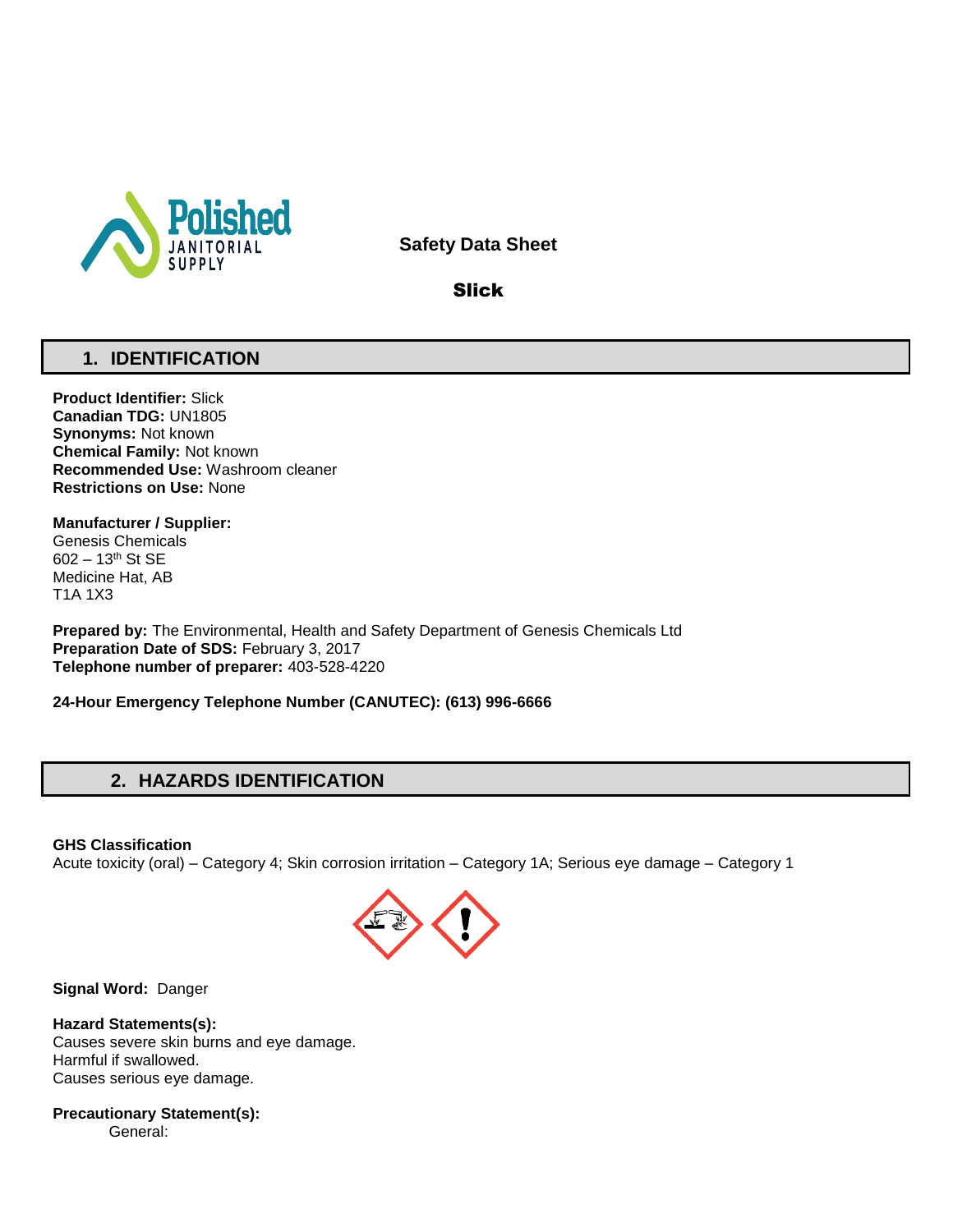Keep out of reach of children. Read label before use.

Prevention:

Do not breathe dust/ fumes/ gas/ mist/ vapours/ spray. Wash skin thoroughly after handling. Wear protective gloves/ protective clothing/ eye protection/ face protection. Do not eat drink or smoke when using this product.

### Response:

IF SWALLOWED: Rinse mouth. Do NOT induce vomiting. Call a poison center or doctor/physician if you feel unwell. IF ON SKIN (or hair): Remove/Take off immediately all contaminated clothing. Rinse skin with water/shower. Wash contaminated clothing before reuse.

IF INHALED: Call a poison center or doctor/physician if you feel unwell.

IF IN EYES: Rinse cautiously with water for several minutes. Remove contact lenses, if present and easy to do so. Continue rinsing. Immediately call a poison center or doctor/physician.

Remove victim to fresh air and keep at rest in a position comfortable for breathing.

Wash hands thoroughly after handling.

Do not eat drink or smoke when using this product.

Storage: Store in a closed container.

Disposal:

Dispose of contents and container in accordance with local, regional, national and international regulations.

### **Other Hazards:**

None known.

# **3. COMPOSITION/INFORMATION ON INGREDIENTS**

### **Hazardous Components**

| <b>Chemical Name</b>        | <b>CAS No.</b> | <b>Concentration %</b> |
|-----------------------------|----------------|------------------------|
| Phosphoric acid             | 7664-38-2      | 10-40                  |
| Hydrogen Chloride Anhydrous | 7647-01-0      | ાા                     |

### **Notes**

\*\*If Chemical Name/CAS No is "proprietary" and/or Weight-% is listed as a range, the specific chemical identity and/or percentage of composition has been withheld as a trade secret.\*\*

# **4. FIRST AID MEASURES**

# **First-aid Measures**

### **General**

Move out of dangerous area. Show this safety data sheet to the doctor in attendance. Do not leave the victim unattended.

**Inhalation** 

Move to fresh air. Keep at rest in a position comfortable for breathing. Call a Poison Centre or doctor immediately. **Skin Contact** 

Take off contaminated clothing, shoes and leather goods (e.g. watchbands, belts). Immediately rinse with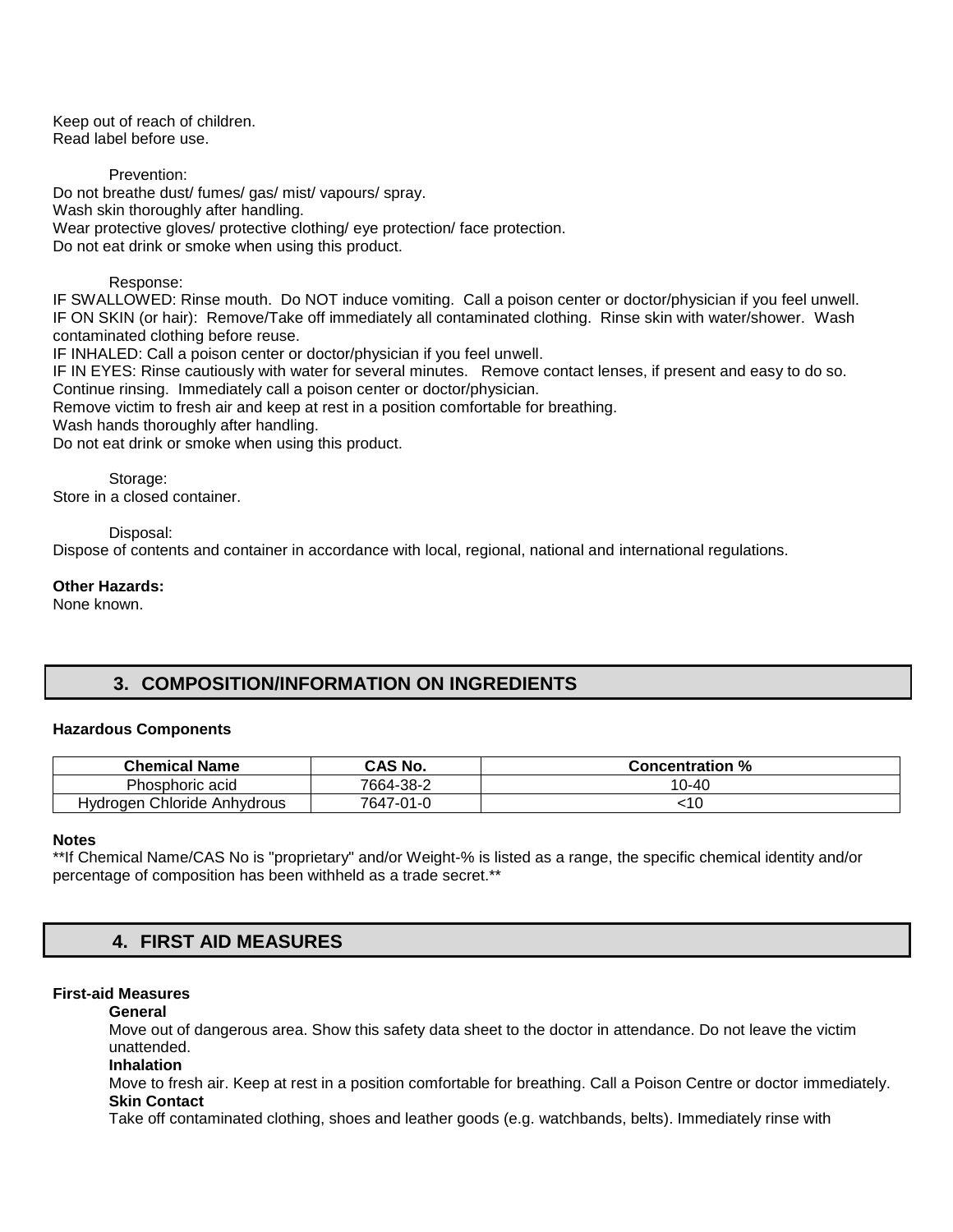lukewarm, gently flowing water for 15-20 minutes. If skin irritation or a rash occurs, get medical advice/attention. Thoroughly clean clothing, shoes and leather goods before reuse or dispose of safely.

# **Eye Contact**

Immediately rinse the contaminated eye(s) with lukewarm, gently flowing water for 15-20 minutes, while holding the eyelid(s) open. Take care not to rinse contaminated water into the unaffected eye or onto the face. Remove contact lenses, if present and easy to do. If eye irritation persists, get medical advice/attention.

# **Ingestion**

Immediately call a Poison Centre or doctor. Do not induce vomiting.

### **Most Important Symptoms and Effects, Acute and Delayed**

Symptoms may include stinging. tearing, redness, swelling, and blurred vision. Skin irritation. May cause redness and pain. **Immediate Medical Attention and Special Treatment** 

### **Special Instructions**

Provide general supportive measures and treat symptomatically. In case of shortness of breath, give oxygen. Keep victim warm. Keep victim under observation. Symptoms may be delayed.

# **5. FIRE-FIGHTING MEASURES**

### **Extinguishing Media**

**Suitable Extinguishing Media** Carbon dioxide, appropriate dry chemical powder or water spray. **Unsuitable Extinguishing Media**  High volume water jet.

### **Specific Hazards Arising from the Chemical**

Releases flammable hydrogen gas when reacting with metals.

# **Special Protective Equipment and Precautions for Fire-fighters**

Evacuate area. Approach fire from upwind to avoid hazardous vapours or gases. Stop leak before attempting to put out the fire. Before entry, especially into confined areas, use an appropriate monitor to check for: toxic gases or vapours, flammable or explosive atmosphere. Dike and recover contaminated water for appropriate disposal. Fire-fighters may enter the area if positive pressure SCBA and full Bunker Gear is worn. If there is potential for skin contact with concentrated cleaner: chemical protective clothing (e.g. chemical splash suit) and positive pressure SCBA may be necessary. See Skin Protection in Section 8 (Exposure Controls/Personal Protection) for advice on suitable chemical protective materials.

# **6. ACCIDENTAL RELEASE MEASURES**

### **Personal Precautions, Protective Equipment, and Emergency Procedures**

Concentrated product: evacuate the area immediately. Isolate the hazard area. Keep out unnecessary and unprotected personnel. Eliminate all ignition sources. Use grounded, explosion-proof equipment. Distant ignition and flashback are possible.

Increase ventilation to area or move leaking container to a well-ventilated and secure area. Do not touch damaged containers or spilled product unless wearing appropriate protective equipment. Use the personal protective equipment recommended in Section 8 of this safety data sheet.

Review Section 7 (Handling) of this safety data sheet before proceeding with clean-up.

Before entry, especially into confined areas, check atmosphere with an appropriate monitor. Monitor area for flammable or explosive atmosphere.

Product (diluted as directed): use the personal protective equipment recommended in Section 8 of this safety data sheet. No other special precautions are necessary.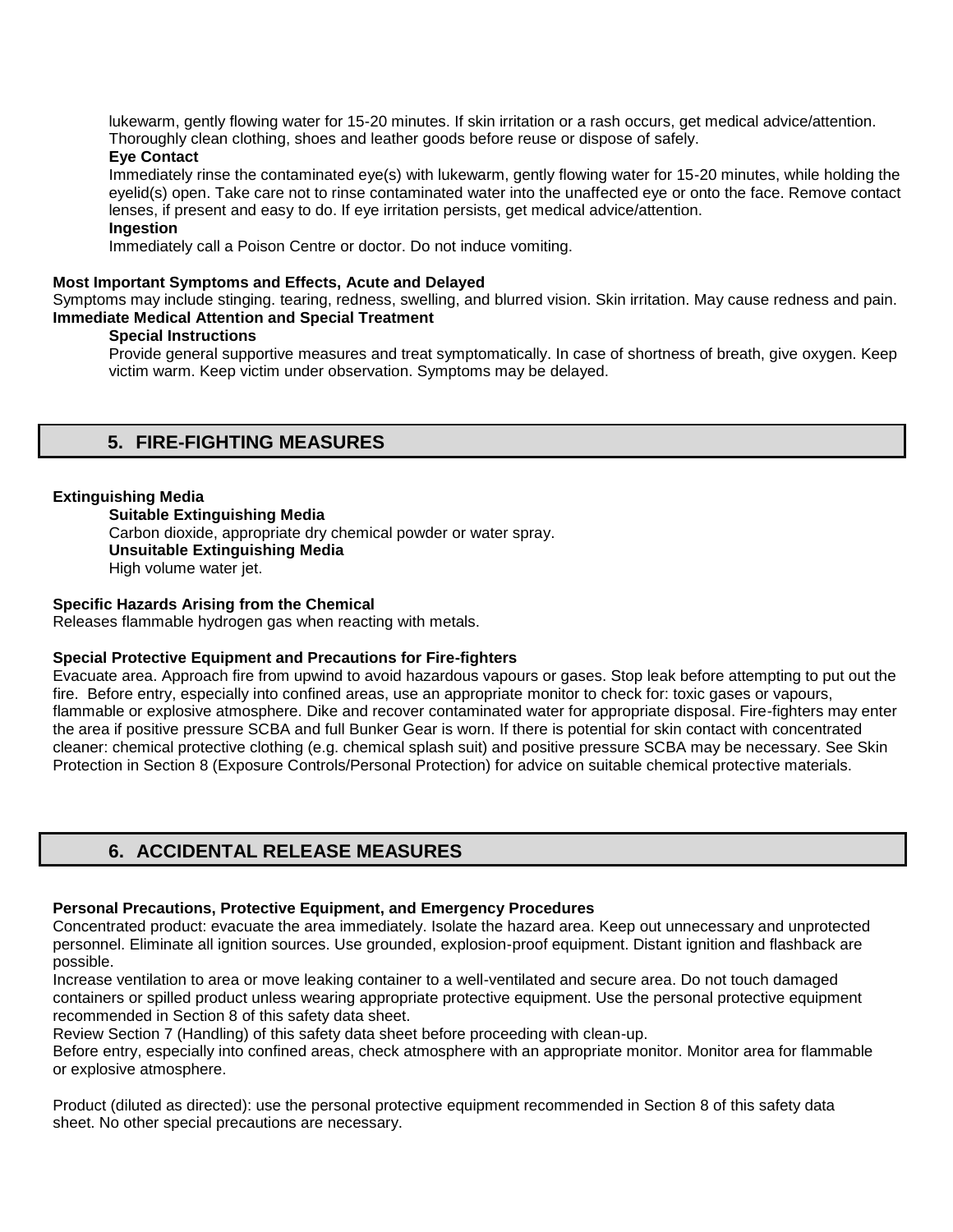### **Environmental Precautions**

Concentrated product: do not allow into any sewer, on the ground or into any waterway. If the spill is inside a building, prevent product from entering drains, ventilation systems and confined areas.

### **Methods and Materials for Containment and Cleaning Up**

Concentrated product: small spills or leaks: contain and soak up spill with absorbent that does not react with spilled product. Do NOT use combustible materials such as sawdust. Place used absorbent into suitable, covered, labelled containers for disposal.

Concentrated product: large spills or leaks: cover the spill surface with the appropriate type of foam to reduce the release of vapour. Dike spilled product to prevent runoff. Remove or recover liquid using pumps or vacuum equipment. Dike and recover contaminated water for appropriate disposal. Store recovered product in suitable containers that are: tightly-covered. Call for assistance on disposal.

### **Other Information**

Report spills to local health, safety and environmental authorities, as required.

# **7. HANDLING AND STORAGE**

### **Precautions for Safe Handling**

When handling diluted product: no special handling precautions are necessary.

When handling concentrated product: only use where there is adequate ventilation. Avoid generating vapours or mists. Keep containers tightly closed when not in use or empty. Wear personal protective equipment to avoid direct contact with this chemical.

Do NOT smoke in work areas. Wash hands thoroughly after handling this material. Immediately remove contaminated clothing using the method that minimizes exposure. Keep contaminated clothing under water, in closed containers. Launder clothes before rewearing. Inform laundry personnel of product hazard(s). Do not take contaminated clothing home.

### **Conditions for Safe Storage**

Concentrated product: store in an area that is: temperature-controlled, well-ventilated, out of direct sunlight and separate from incompatible materials (see Section 10: Stability and Reactivity). Store in a closed container. Protect from conditions listed in Conditions to Avoid in Section 10 (Stability and Reactivity). Keep amount in storage to a minimum. Comply with all applicable health and safety regulations, fire and building codes.

### **Materials to Avoid**

Oxidizing agents.

# **8. EXPOSURE CONTROLS/PERSONAL PROTECTION**

# **Control Parameters**

#### **Occupational exposure limits**

| <b>Chemical Name</b> | <b>ACGIH®</b> | <b>OSHA PEL (Ceiling)</b> | <b>IDLH</b> |
|----------------------|---------------|---------------------------|-------------|
|                      |               |                           |             |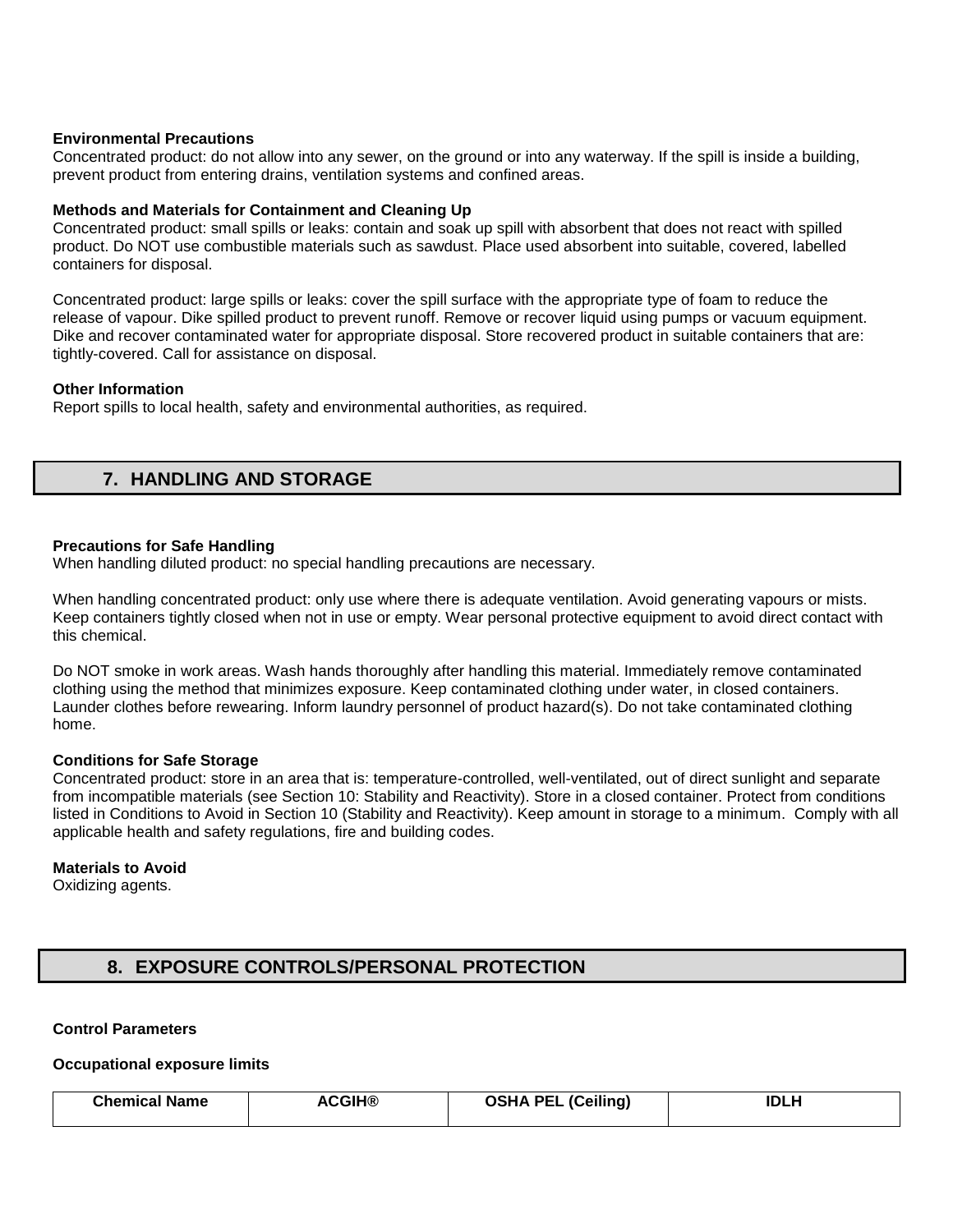| Phosphoric acid   | mg/m3 (TLV-TWA) | mg/m3 (TLV-TWA) | 1000 mg/m $_3$ |
|-------------------|-----------------|-----------------|----------------|
|                   | 3 mg/m3 (STEL,  | 3 mg/m3 (STEL)  |                |
| Hydrochloric acid | 2 ppm (ceiling) | ppm (ceiling)   | 50 ppm         |

### **Biological limit values**

No biological exposure limits noted for the ingredient(s).

### **Appropriate Engineering Controls**

General ventilation is usually adequate. Provide eyewash and safety shower if contact or splash hazard exists. When handling large quantities of concentrated product: use a local exhaust ventilation and enclosure, if necessary, to control amount in the air. Use non-sparking ventilation systems, approved explosion-proof equipment and intrinsically safe electrical systems in areas where this product is used and stored.

#### **Individual Protection Measures**

#### **Eye/Face Protection**

Do not get in eyes. Wear chemical eye protection/ face protection.

# **Skin Protection**

Prevent all skin contact. Wear chemical protective clothing e.g. gloves, aprons, boots.

Suitable materials are: Barrier® (PE/PA/PE), Silver Shield/4H® (PE/EVAL/PE), Tychem® Responder, Tychem® TK.

The following materials should NOT be used: neoprene rubber, nitrile rubber, polyvinyl alcohol.

# **Respiratory Protection**

Where risk assessment shows air-purifying respirators are appropriate use a full-face respirator. Concentrated product: wear a NIOSH approved air-purifying respirator with an organic vapour cartridge. For non-routine or emergency situations: wear a NIOSH approved air-purifying respirator with an organic vapour Cartridge, or, wear a NIOSH approved self-contained breathing apparatus (SCBA) or supplied air respirator. **Other Personal Protection Data:** Ensure that eyewash stations and safety showers are proximal to the workstation location.

# **9. CHEMICAL AND PHYSICAL PROPERTIES**

# **Basic Physical and Chemical Properties**

| Appearance                                 | Pink liquid                                    |
|--------------------------------------------|------------------------------------------------|
| <b>Odour</b>                               | Cherry                                         |
| <b>Odour Threshold</b>                     | Not available                                  |
| рH                                         | < 3.0 in aqueous solution                      |
| <b>Melting Point/Freezing Point</b>        | Not applicable                                 |
| <b>Initial Boiling Point/Range</b>         | Not applicable                                 |
| <b>Flash Point</b>                         | Not applicable                                 |
| <b>Evaporation Rate</b>                    | No data available                              |
| <b>Flammability (solid, gas)</b>           | Not applicable (liquid).                       |
| <b>Upper/Lower Flammability or</b>         | Not applicable (upper); Not applicable (lower) |
| <b>Vapour Pressure</b>                     | Not available                                  |
| Vapour Density (air = 1)                   | Not available                                  |
| <b>Relative Density (specific gravity)</b> | $1.15 - 1.25$                                  |
| <b>Solubility</b>                          | Completely soluble                             |
| <b>Partition Coefficient,</b>              | Not available                                  |
| n-Octanol/Water (Log Kow)                  |                                                |
| <b>Auto-ignition Temperature</b>           | Not applicable                                 |
| <b>Decomposition Temperature</b>           | Not available                                  |
| <b>Viscosity</b>                           | Not available                                  |
| <b>Physical State:</b>                     | Liquid                                         |
|                                            |                                                |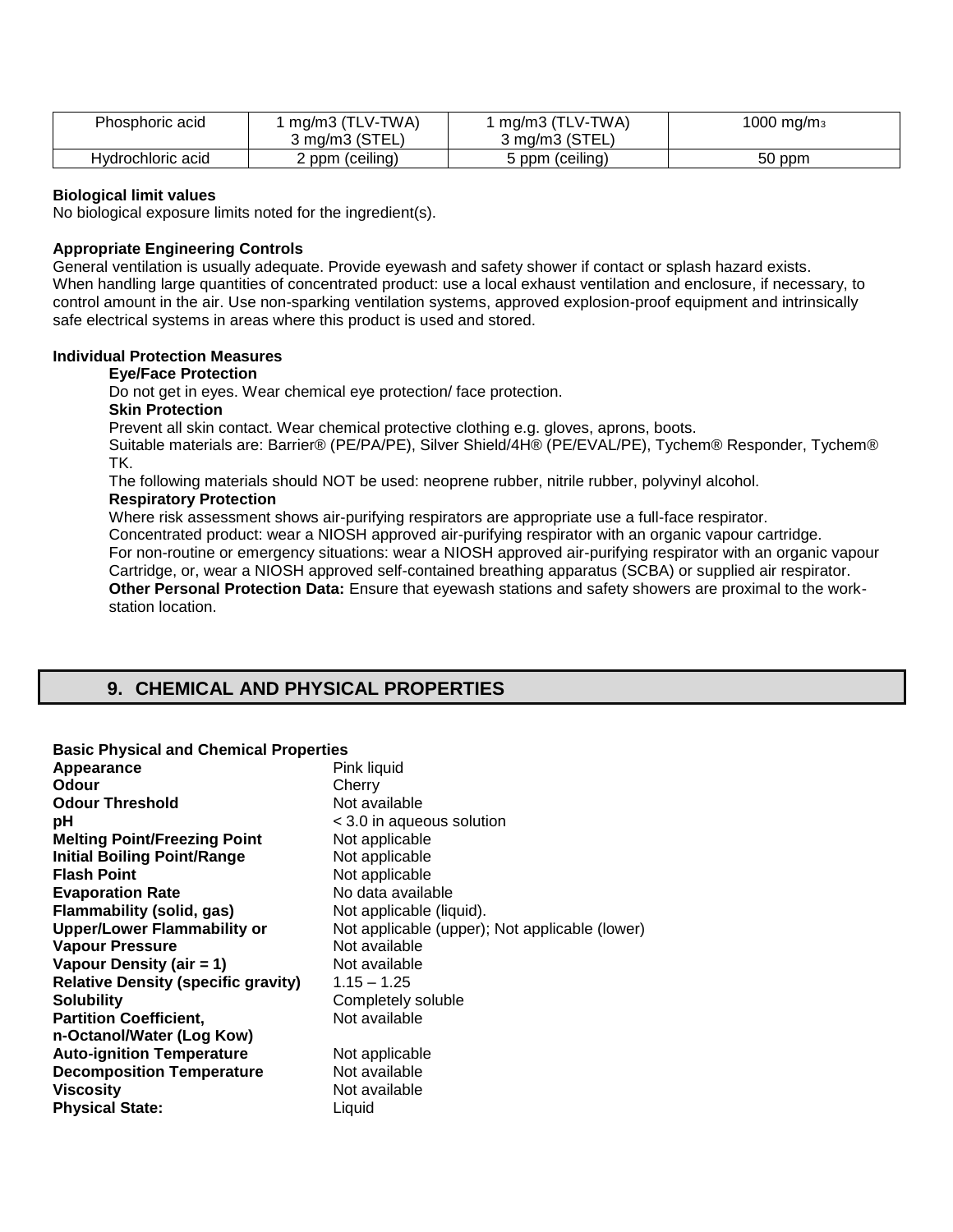# **10. STABILITY AND REACTIVITY**

# **Reactivity**

Not reactive. Not sensitive to mechanical impact.

# **Chemical Stability**

Normally stable.

# **Possibility of Hazardous Reactions**  None expected under normal conditions of storage and use.

**Conditions to Avoid**  Incompatible materials, metals, excess heat, bases.

# **Incompatible Materials**  Bases, amines, metals, permanganates, (e.g. potassium permanganate), fluorine, metal acetylides, hexalithium disilicide.

**Hazardous Decomposition Products** 

Hydrogen chloride, chlorine, hydrogen gas

# **11. TOXICOLOGICAL INFORMATION**

**Likely Routes of Exposure**  Inhalation; skin contact; eye contact; ingestion.

# **Information on toxicological effects**

**Acute toxicity** Harmful if swallowed.

**Skin Corrosion/Irritation**  Causes severe skin burns and eye damage.

# **Serious Eye Damage/Irritation**

Causes serious eye damage.

**STOT (Specific Target Organ Toxicity) - Single Exposure Inhalation** 

May cause respiratory irritation.

**Aspiration Hazard** No data available.

**STOT (Specific Target Organ Toxicity) - Repeated Exposure**  No data available.

**Respiratory and/or Skin Sensitization**  No data available.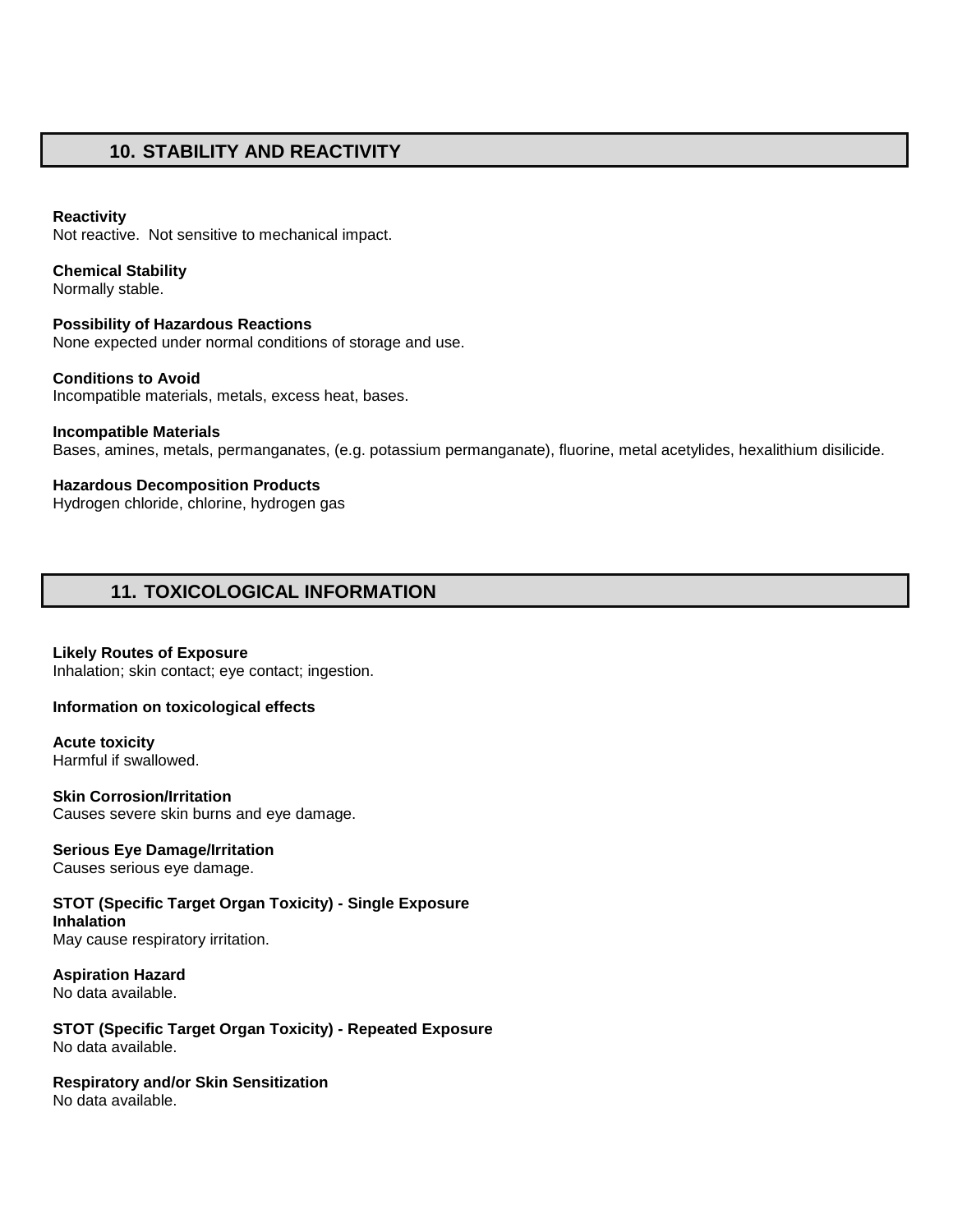### **Carcinogenicity**

This product is not considered to be a carcinogen by IARC, ACGIH, NTP, or OSHA.

# **US. OSHA Specifically Regulated Substances (29 CFR 1910.1001-1050)**

Not listed.

## **Reproductive Toxicity**

**Development of Offspring**  This product is not expected to cause developmental effects. **Sexual Function and Fertility**  This product is not expected to cause reproductive effects.

### **Germ Cell Mutagenicity**

No data available to indicate product or any components present at greater than 0.1% are mutagenic or genotoxic.

### **Interactive Effects**

No information was located.

### **Chronic Effects**

Prolonged inhalation may be harmful.

### **Additional Information:**

No data.

### **Components Species Test Results**

| Chemical Name     | ∟C50 (inhalation)      | LD50 (dermal)       | ∟D50 (oral)      |
|-------------------|------------------------|---------------------|------------------|
| Phosphoric acid   | $>850$ mg/m3 (rat), 1h | 2730 mg/kg (rabbit) | 1530 mg/kg (rat) |
| Hydrochloric acid | 3124 mg/kg (rat), 1h   | 5010 mg/kg (rabbit) | 700 mg/kg (rat)  |

# **12. ECOLOGICAL INFORMATION**

### **Ecotoxicological Information:**

| <b>Chemical Name</b> | <b>Ecotoxicity - Fish Species</b><br>Data                            | <b>Acute Crustaceans</b><br>Toxicity: | <b>Ecotoxicity - Freshwater</b><br><b>Algae Data</b> |
|----------------------|----------------------------------------------------------------------|---------------------------------------|------------------------------------------------------|
| Phosphoric acid      | LC50 (Gambusia affinis)<br>3-3.5 mg/L, 96h                           | Not available                         | Not available                                        |
| Hydrochloric acid    | LC50 (Mosquito fish)<br>282 mg/L, 96h<br>50 (Bluegill) 3.6 mg/L, 48h | Not available                         | Not available                                        |

**Persistence and degradability:** Not biodegradable. Hydrochloric acid will likely be neutralized to chloride by alkalinity present in natural environment.<br>No data available. **Bioaccumulative Potential:**<br>Mobility in soil: Hydrochloric acid will be neutralized by naturally occurring alkalinity. The acid will permeate soil, dissolving some soil material and will then neutralize. **Other adverse effects:** No other adverse environmental effects (e.g. ozone depletion, photochemical ozone creation.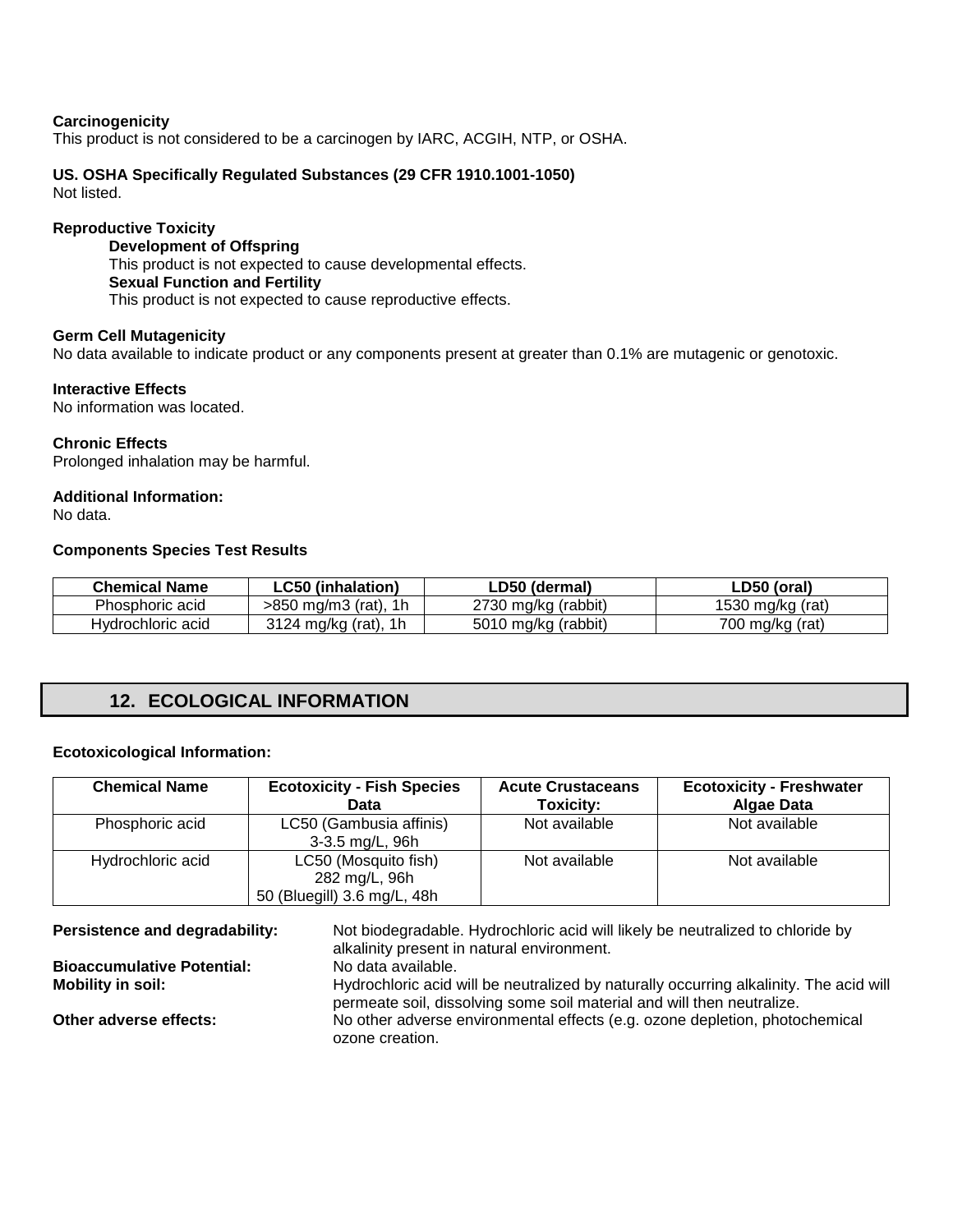# **13. DISPOSAL CONSIDERATIONS**

### **Disposal Methods**

Recommended disposal methods are for the product, as sold. (Used material may contain other hazardous contaminants). The required hazard evaluation of the waste and compliance with the applicable hazardous waste laws are the responsibility of the user.

Burn in an approved incinerator according to federal, provincial/state, and local regulations. Empty containers retain product residue. Follow label warnings even if container appears to be empty. The container for this product can present explosion or fire hazards, even when emptied. Do not cut, puncture, or weld on or near this container.

# **14. TRANSPORT INFORMATION**

**DOT (U.S.): DOT Shipping Name:** PHOSPHORIC ACID, LIQUID **DOT Hazardous Class** 8 **DOT UN Number:** UN1805 **DOT Packing Group:** II **DOT Reportable Quantity (lbs):** Not Available. **Marine Pollutant:** No.

**TDG (Canada): TDG Shipping Name:** PHOSPHORIC ACID, LIQUID **Hazard Class:** 8 **UN Number:** UN1805 **Packing Group:** II **Marine Pollutant:** No.

**Special Precautions for User** Not applicable

**Transport in Bulk According to Annex II of MARPOL 73/78 and the IBC Code**  Not applicable

# **15. REGULATORY INFORMATION**

#### **Canada**

**WHMIS Classification** 

E – Corrosive Material

This product has been classified in accordance with the hazard criteria of the Controlled Products Regulations and the SDS contains all of the information required by the Controlled Products Regulations.

## **Domestic Substances List (DSL) / Non-Domestic Substances List (NDSL)**

All components of this product are either on the Domestic Substances List (DSL), the Non-Domestic Substances List (NDSL) or exempt. **Note:** Not available.